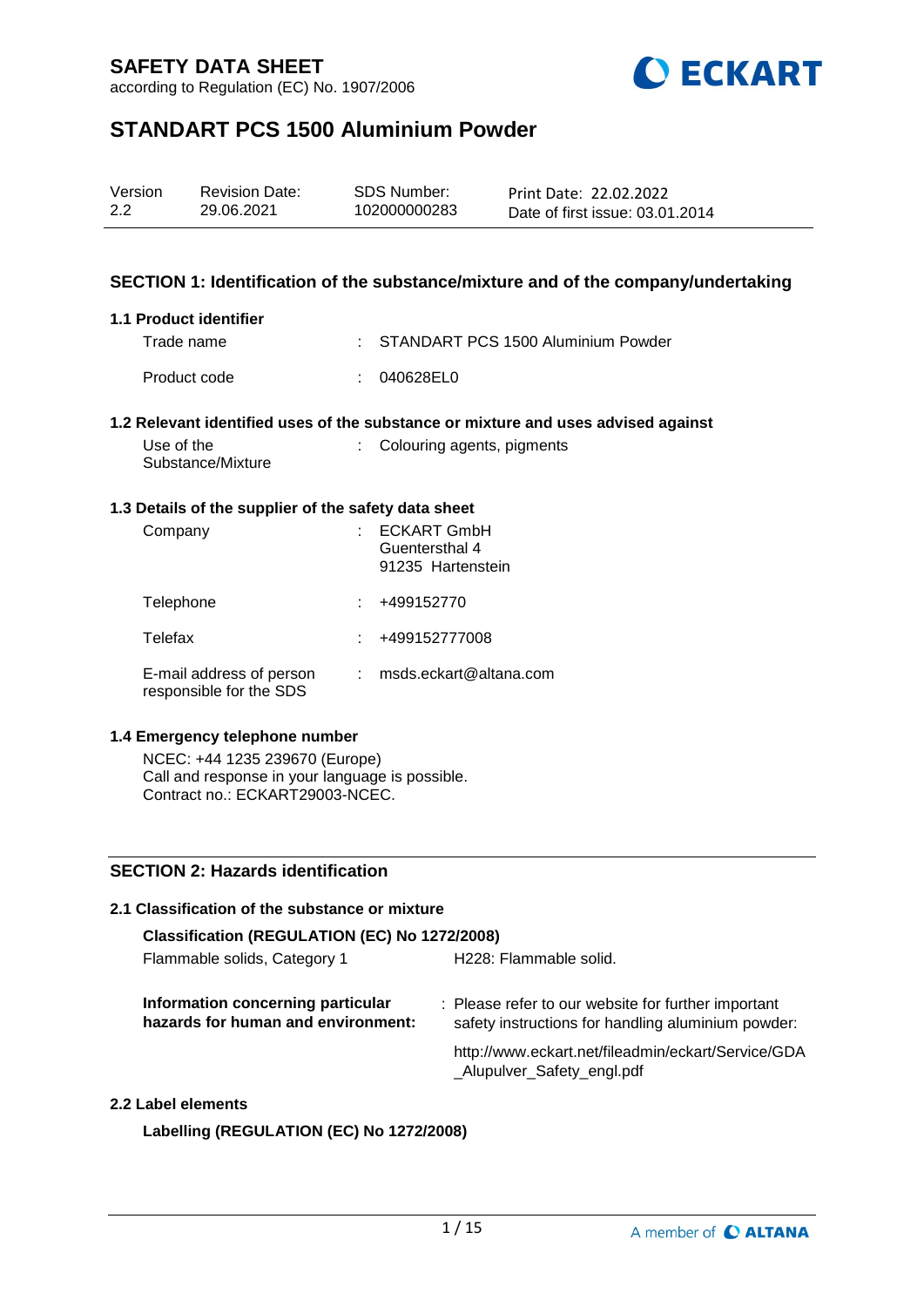



# **STANDART PCS 1500 Aluminium Powder**

| Version<br><b>Revision Date:</b><br>29.06.2021<br>2.2 |                          | <b>SDS Number:</b><br>102000000283 | Print Date: 22.02.2022<br>Date of first issue: 03.01.2014                                            |  |  |
|-------------------------------------------------------|--------------------------|------------------------------------|------------------------------------------------------------------------------------------------------|--|--|
|                                                       | Hazard pictograms        |                                    |                                                                                                      |  |  |
|                                                       | Signal word              | Danger                             |                                                                                                      |  |  |
|                                                       | <b>Hazard statements</b> | H <sub>228</sub>                   | Flammable solid.                                                                                     |  |  |
|                                                       | Precautionary statements | <b>Prevention:</b><br>P210         | Keep away from heat, hot surfaces, sparks,<br>open flames and other ignition sources. No<br>smoking. |  |  |
|                                                       |                          | P <sub>240</sub>                   | Ground and bond container and receiving<br>equipment.                                                |  |  |
|                                                       |                          | P <sub>241</sub>                   | Use explosion-proof electrical/ventilating/<br>lighting equipment.                                   |  |  |
|                                                       |                          | P <sub>280</sub>                   | Wear protective gloves/ protective clothing/<br>eye protection/ face protection.                     |  |  |
|                                                       |                          | <b>Response:</b>                   |                                                                                                      |  |  |
|                                                       |                          | P370 + P378                        | In case of fire: Use for extinction: Special<br>powder for metal fires.                              |  |  |
|                                                       |                          | P370 + P378                        | In case of fire: Use for extinction: Dry sand.                                                       |  |  |

#### **2.3 Other hazards**

This substance/mixture contains no components considered to be either persistent, bioaccumulative and toxic (PBT), or very persistent and very bioaccumulative (vPvB) at levels of 0.1% or higher.

### **SECTION 3: Composition/information on ingredients**

### **3.2 Mixtures**

### **Hazardous components**

| Chemical name                                                                                                   | CAS-No.<br>EC-No.<br>Index-No.<br>Registration number      | <b>Classification</b><br><b>REGULATION (EC)</b><br>No 1272/2008 | Concentration<br>(% w/w) |
|-----------------------------------------------------------------------------------------------------------------|------------------------------------------------------------|-----------------------------------------------------------------|--------------------------|
| aluminium powder (stabilised)<br>$\Gamma$ and according the set of all large distinguished and set of $\Lambda$ | 7429-90-5<br>231-072-3<br>013-002-00-1<br>01-2119529243-45 | Flam. Sol. 1; H228                                              | $>= 50 - 5 = 100$        |

For explanation of abbreviations see section 16.

## **SECTION 4: First aid measures**

#### **4.1 Description of first aid measures**

General advice : Move the victim to fresh air.

Move out of dangerous area. Show this safety data sheet to the doctor in attendance.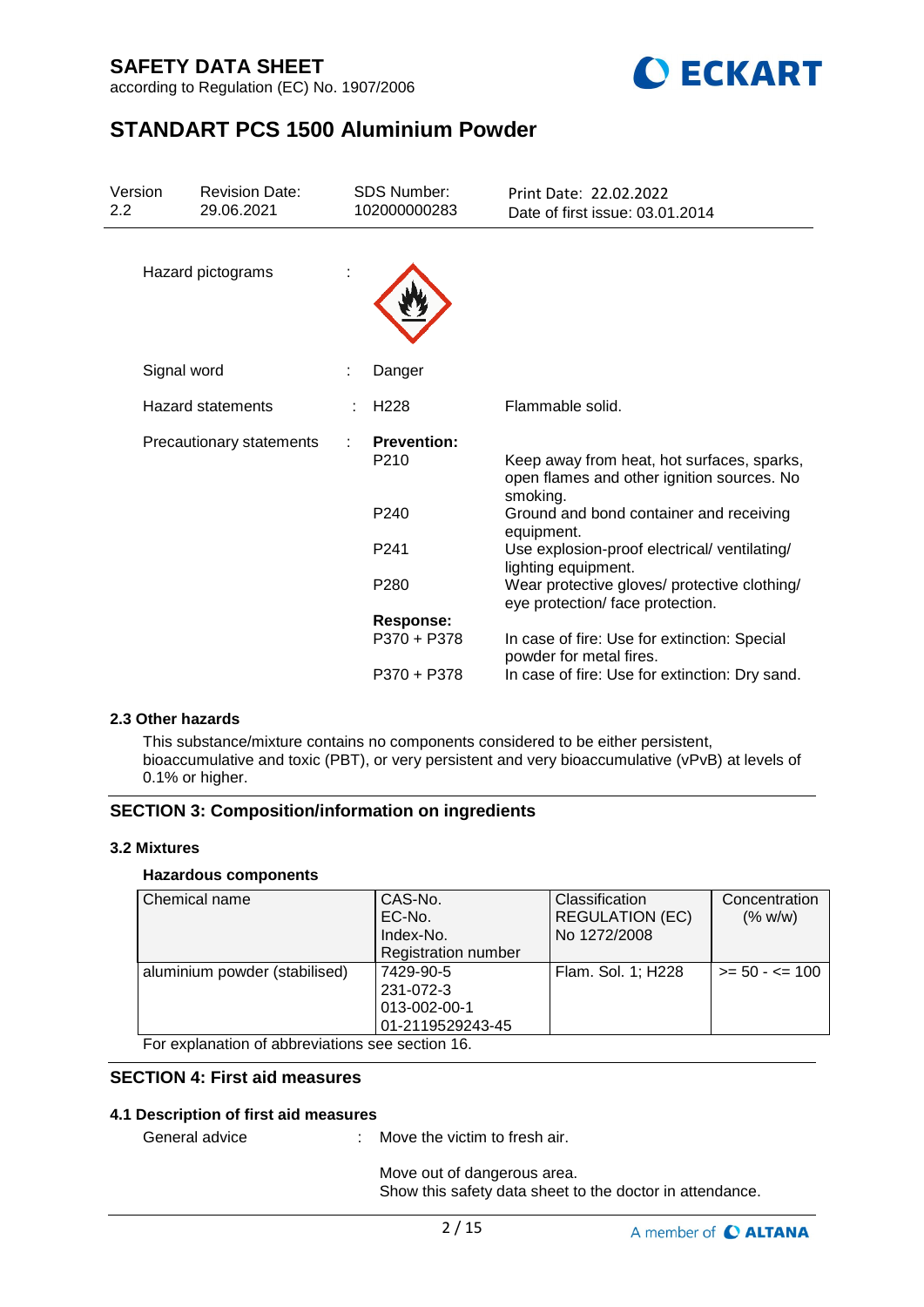

# **STANDART PCS 1500 Aluminium Powder**

| Version<br>$2.2^{\circ}$ | <b>Revision Date:</b><br>29.06.2021 | <b>SDS Number:</b><br>102000000283                                                                                                                         | Print Date: 22.02.2022 | Date of first issue: 03.01.2014                             |
|--------------------------|-------------------------------------|------------------------------------------------------------------------------------------------------------------------------------------------------------|------------------------|-------------------------------------------------------------|
|                          |                                     | Do not leave the victim unattended.                                                                                                                        |                        |                                                             |
| If inhaled               |                                     | Remove to fresh air.<br>advice.<br>If symptoms persist, call a physician.                                                                                  |                        | If unconscious, place in recovery position and seek medical |
| In case of skin contact  |                                     |                                                                                                                                                            |                        | Wash off immediately with soap and plenty of water.         |
|                          |                                     | If on clothes, remove clothes.                                                                                                                             |                        |                                                             |
| In case of eye contact   |                                     | Flush eyes with water as a precaution.<br>Remove contact lenses.<br>Keep eye wide open while rinsing.<br>If eye irritation persists, consult a specialist. |                        |                                                             |
| If swallowed             |                                     | Keep respiratory tract clear.<br>Do not give milk or alcoholic beverages.<br>If symptoms persist, call a physician.                                        |                        | Never give anything by mouth to an unconscious person.      |

### **4.2 Most important symptoms and effects, both acute and delayed**

None known.

## **4.3 Indication of any immediate medical attention and special treatment needed**

This information is not available.

## **SECTION 5: Firefighting measures**

| 5.1 Extinguishing media                                   |    |                                                                           |
|-----------------------------------------------------------|----|---------------------------------------------------------------------------|
| Suitable extinguishing media :                            |    | Dry sand<br>Special powder against metal fire                             |
| Unsuitable extinguishing<br>media                         | ÷  | ABC powder<br>Carbon dioxide (CO2)<br>Water<br>Foam                       |
|                                                           |    | High volume water jet                                                     |
| 5.2 Special hazards arising from the substance or mixture |    |                                                                           |
| Specific hazards during<br>firefighting                   | t. | Contact with water liberates extremely flammable gas<br>(hydrogen).       |
| 5.3 Advice for firefighters                               |    |                                                                           |
| Special protective equipment :<br>for firefighters        |    | Wear self-contained breathing apparatus for firefighting if<br>necessary. |
| Further information                                       |    | For safety reasons in case of fire, cans should be stored                 |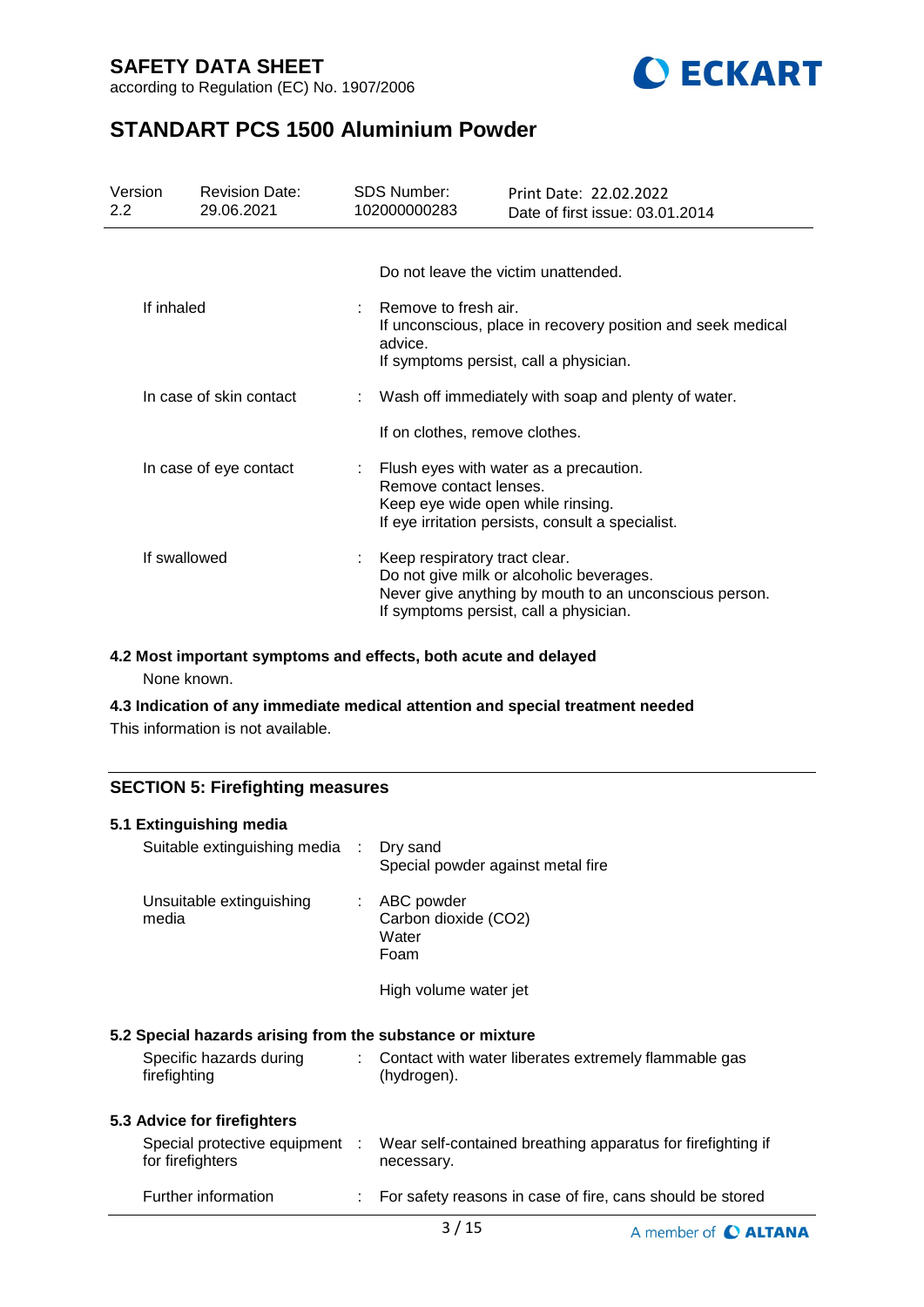



# **STANDART PCS 1500 Aluminium Powder**

| Version<br>2.2 | <b>Revision Date:</b><br>29.06.2021                      |    | SDS Number:<br>102000000283                                                                   | Print Date: 22.02.2022<br>Date of first issue: 03.01.2014                                                                                                                                                                                           |
|----------------|----------------------------------------------------------|----|-----------------------------------------------------------------------------------------------|-----------------------------------------------------------------------------------------------------------------------------------------------------------------------------------------------------------------------------------------------------|
|                |                                                          |    | separately in closed containments.                                                            | Use extinguishing measures that are appropriate to local<br>circumstances and the surrounding environment.<br>Use a water spray to cool fully closed containers.                                                                                    |
|                | <b>SECTION 6: Accidental release measures</b>            |    |                                                                                               |                                                                                                                                                                                                                                                     |
|                |                                                          |    |                                                                                               | 6.1 Personal precautions, protective equipment and emergency procedures                                                                                                                                                                             |
|                | Personal precautions                                     |    | Evacuate personnel to safe areas.<br>Avoid dust formation.<br>Remove all sources of ignition. | Use personal protective equipment.                                                                                                                                                                                                                  |
|                | <b>6.2 Environmental precautions</b>                     |    |                                                                                               |                                                                                                                                                                                                                                                     |
|                | Environmental precautions                                | ÷. | respective authorities.                                                                       | Prevent product from entering drains.<br>Prevent further leakage or spillage if safe to do so.<br>If the product contaminates rivers and lakes or drains inform                                                                                     |
|                | 6.3 Methods and material for containment and cleaning up |    |                                                                                               |                                                                                                                                                                                                                                                     |
|                | Methods for cleaning up                                  |    | Do not use a vacuum cleaner.                                                                  | Use mechanical handling equipment.                                                                                                                                                                                                                  |
|                |                                                          |    |                                                                                               | Contain spillage, and then collect with an electrically protected<br>vacuum cleaner or by wet-brushing and place in container for<br>disposal according to local regulations (see section 13).<br>Keep in suitable, closed containers for disposal. |
|                | 6.4 Reference to other sections                          |    |                                                                                               |                                                                                                                                                                                                                                                     |

For personal protection see section 8.

# **SECTION 7: Handling and storage**

| 7.1 Precautions for safe handling<br>Advice on safe handling | : Avoid creating dust.<br>Routine housekeeping should be instituted to ensure that<br>dusts do not accumulate on surfaces.<br>Store away from heat.                                                                                                              |
|--------------------------------------------------------------|------------------------------------------------------------------------------------------------------------------------------------------------------------------------------------------------------------------------------------------------------------------|
|                                                              | For personal protection see section 8.<br>Smoking, eating and drinking should be prohibited in the<br>application area.<br>Open drum carefully as content may be under pressure.<br>Dispose of rinse water in accordance with local and national<br>regulations. |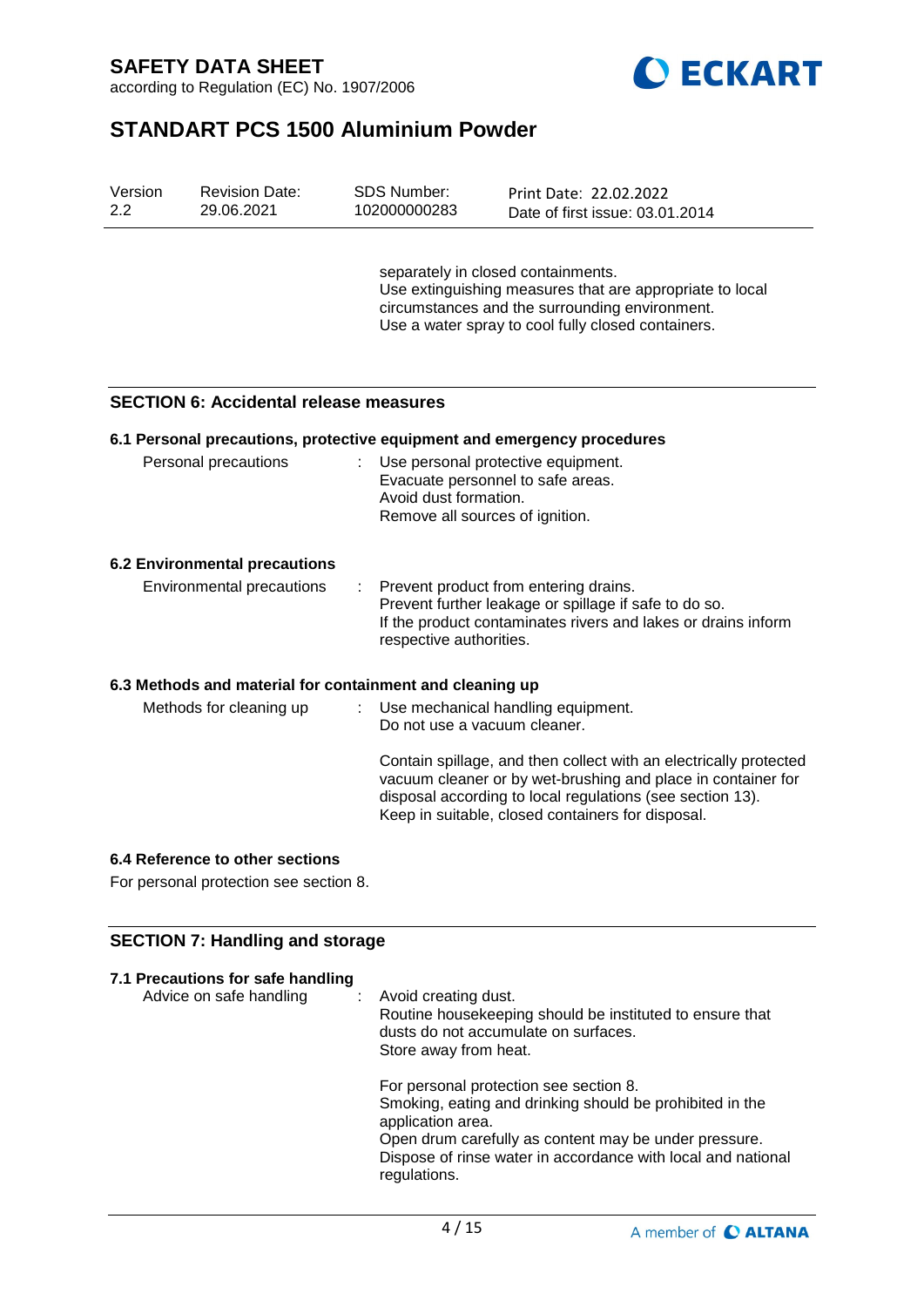according to Regulation (EC) No. 1907/2006



# **STANDART PCS 1500 Aluminium Powder**

| Version<br>2.2                                                                                                       |  | <b>Revision Date:</b><br>29.06.2021          | <b>SDS Number:</b><br>102000000283                                                                                                                                                                                                                                                                                             | Print Date: 22.02.2022<br>Date of first issue: 03.01.2014                                                                                                                                                                                                |
|----------------------------------------------------------------------------------------------------------------------|--|----------------------------------------------|--------------------------------------------------------------------------------------------------------------------------------------------------------------------------------------------------------------------------------------------------------------------------------------------------------------------------------|----------------------------------------------------------------------------------------------------------------------------------------------------------------------------------------------------------------------------------------------------------|
| Advice on protection against<br>fire and explosion                                                                   |  |                                              | conductive hose material.                                                                                                                                                                                                                                                                                                      | Use explosion-proof equipment. During processing, dust may<br>form explosive mixture in air. Take measures to prevent the<br>build up of electrostatic charge. When transferring from one<br>container to another apply earthing measures and use        |
|                                                                                                                      |  |                                              | sources of ignition.                                                                                                                                                                                                                                                                                                           | Provide appropriate exhaust ventilation at places where dust<br>is formed. Keep away from open flames, hot surfaces and                                                                                                                                  |
|                                                                                                                      |  | Hygiene measures                             |                                                                                                                                                                                                                                                                                                                                | Wash hands before breaks and at the end of workday.                                                                                                                                                                                                      |
| 7.2 Conditions for safe storage, including any incompatibilities<br>Requirements for storage<br>areas and containers |  | closed when not in use.                      | Earthing of containers and apparatuses is essential. Reaction<br>with water liberates extremely flammable gas (hydrogen) Use<br>explosion-proof equipment. Store in original container. Keep<br>containers tightly closed in a cool, well-ventilated place. Keep<br>away from sources of ignition - No smoking. Keep container |                                                                                                                                                                                                                                                          |
|                                                                                                                      |  |                                              |                                                                                                                                                                                                                                                                                                                                | No smoking. Keep container tightly closed in a dry and well-<br>ventilated place. Electrical installations / working materials<br>must comply with the technological safety standards.                                                                   |
|                                                                                                                      |  | Further information on<br>storage conditions | Protect from humidity and water.                                                                                                                                                                                                                                                                                               |                                                                                                                                                                                                                                                          |
|                                                                                                                      |  | Advice on common storage                     | storage.                                                                                                                                                                                                                                                                                                                       | Do not store together with oxidizing and self-igniting products.<br>Never allow product to get in contact with water during<br>Keep away from oxidizing agents, strongly alkaline and<br>strongly acid materials in order to avoid exothermic reactions. |
|                                                                                                                      |  | Further information on<br>storage stability  | as directed.                                                                                                                                                                                                                                                                                                                   | Keep in a dry place. No decomposition if stored and applied                                                                                                                                                                                              |

### **7.3 Specific end use(s)**

This information is not available.

# **SECTION 8: Exposure controls/personal protection**

### **8.1 Control parameters**

## **Occupational Exposure Limits**

| Components                       | CAS-No.                                                                                                                                                                                                                                                                                                      | Value type (Form<br>of exposure) | Control parameters | <b>Basis</b> |  |  |
|----------------------------------|--------------------------------------------------------------------------------------------------------------------------------------------------------------------------------------------------------------------------------------------------------------------------------------------------------------|----------------------------------|--------------------|--------------|--|--|
| aluminium powder<br>(stabilised) | 7429-90-5                                                                                                                                                                                                                                                                                                    | TWA (Inhalable)                  | $10$ mg/m $3$      | GB EH40      |  |  |
| Further information              | The COSHH definition of a substance hazardous to health includes dust of<br>any kind when present at a concentration in air equal to or greater than 10<br>mg.m-3 8-hour TWA of inhalable dust or 4 mg.m-3 8-hour TWA of respirable<br>dust. This means that any dust will be subject to COSHH if people are |                                  |                    |              |  |  |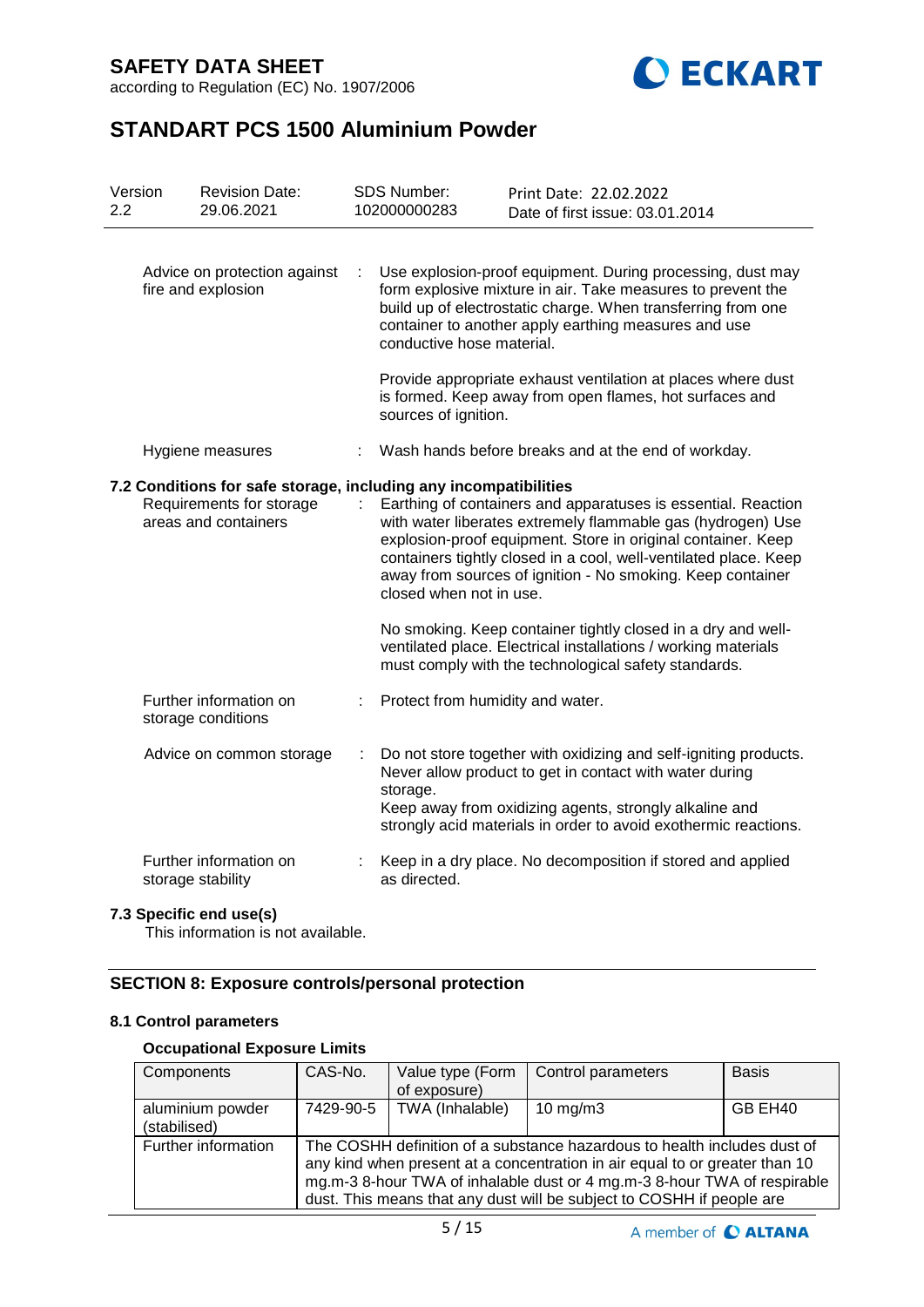according to Regulation (EC) No. 1907/2006



# **STANDART PCS 1500 Aluminium Powder**

| Version | <b>Revision Date:</b> | SDS Number:  | Print Date: 22.02.2022          |
|---------|-----------------------|--------------|---------------------------------|
| 2.2     | 29.06.2021            | 102000000283 | Date of first issue: 03.01.2014 |

|                     | exposed to dust above these levels. Some dusts have been assigned<br>specific WELs and exposure to these must comply with the appropriate<br>limits., Where no specific short-term exposure limit is listed, a figure three<br>times the long-term exposure limit should be used.                                                                                                                                                                                                                                                                                                                 |                                                          |                                                                                                                                                                                                                                                                                                                                                                                                                                                                                                                                                                                                                                                                                                                                                                                                                                                                                                                                                                                                                                                                                                                                                                                                                                                                                                                                                                                                                                                                                                                                                                                                                                                                                                                                                                                                                       |         |  |  |
|---------------------|---------------------------------------------------------------------------------------------------------------------------------------------------------------------------------------------------------------------------------------------------------------------------------------------------------------------------------------------------------------------------------------------------------------------------------------------------------------------------------------------------------------------------------------------------------------------------------------------------|----------------------------------------------------------|-----------------------------------------------------------------------------------------------------------------------------------------------------------------------------------------------------------------------------------------------------------------------------------------------------------------------------------------------------------------------------------------------------------------------------------------------------------------------------------------------------------------------------------------------------------------------------------------------------------------------------------------------------------------------------------------------------------------------------------------------------------------------------------------------------------------------------------------------------------------------------------------------------------------------------------------------------------------------------------------------------------------------------------------------------------------------------------------------------------------------------------------------------------------------------------------------------------------------------------------------------------------------------------------------------------------------------------------------------------------------------------------------------------------------------------------------------------------------------------------------------------------------------------------------------------------------------------------------------------------------------------------------------------------------------------------------------------------------------------------------------------------------------------------------------------------------|---------|--|--|
|                     |                                                                                                                                                                                                                                                                                                                                                                                                                                                                                                                                                                                                   | <b>TWA (Respirable</b><br>fraction)                      | $4$ mg/m $3$                                                                                                                                                                                                                                                                                                                                                                                                                                                                                                                                                                                                                                                                                                                                                                                                                                                                                                                                                                                                                                                                                                                                                                                                                                                                                                                                                                                                                                                                                                                                                                                                                                                                                                                                                                                                          | GB EH40 |  |  |
| Further information | The COSHH definition of a substance hazardous to health includes dust of<br>any kind when present at a concentration in air equal to or greater than 10<br>mg.m-3 8-hour TWA of inhalable dust or 4 mg.m-3 8-hour TWA of respirable<br>dust. This means that any dust will be subject to COSHH if people are<br>exposed to dust above these levels. Some dusts have been assigned<br>specific WELs and exposure to these must comply with the appropriate<br>limits., Where no specific short-term exposure limit is listed, a figure three<br>times the long-term exposure limit should be used. |                                                          |                                                                                                                                                                                                                                                                                                                                                                                                                                                                                                                                                                                                                                                                                                                                                                                                                                                                                                                                                                                                                                                                                                                                                                                                                                                                                                                                                                                                                                                                                                                                                                                                                                                                                                                                                                                                                       |         |  |  |
|                     |                                                                                                                                                                                                                                                                                                                                                                                                                                                                                                                                                                                                   | TWA (inhalable<br>dust)                                  | 10 $mg/m3$                                                                                                                                                                                                                                                                                                                                                                                                                                                                                                                                                                                                                                                                                                                                                                                                                                                                                                                                                                                                                                                                                                                                                                                                                                                                                                                                                                                                                                                                                                                                                                                                                                                                                                                                                                                                            | GB EH40 |  |  |
| Further information |                                                                                                                                                                                                                                                                                                                                                                                                                                                                                                                                                                                                   | exposure limit should be used.<br><b>TWA (Respirable</b> | For the purposes of these limits, respirable dust and inhalable dust are<br>those fractions of airborne dust which will be collected when sampling is<br>undertaken in accordance with the methods described in MDHS14/4<br>General methods for sampling and gravimetric analysis or respirable,<br>thoracic and inhalable aerosols., The COSHH definition of a substance<br>hazardous to health includes dust of any kind when present at a<br>concentration in air equal to or greater than 10 mg.m-3 8-hour TWA of<br>inhalable dust or 4 mg.m-3 8-hour TWA of respirable dust. This means that<br>any dust will be subject to COSHH if people are exposed to dust above<br>these levels. Some dusts have been assigned specific WELs and exposure<br>to these must comply with the appropriate limits., Most industrial dusts<br>contain particles of a wide range of sizes. The behaviour, deposition and<br>fate of any particular particle after entry into the human respiratory system,<br>and the body response that it elicits, depend on the nature and size of the<br>particle. HSE distinguishes two size fractions for limit-setting purposes<br>termed 'inhalable' and 'respirable'., Inhalable dust approximates to the<br>fraction of airborne material that enters the nose and mouth during breathing<br>and is therefore available for deposition in the respiratory tract. Respirable<br>dust approximates to the fraction that penetrates to the gas exchange region<br>of the lung. Fuller definitions and explanatory material are given in<br>MDHS14/4., Where dusts contain components that have their own assigned<br>WEL, all the relevant limits should be complied with., Where no specific<br>short-term exposure limit is listed, a figure three times the long-term<br>$4$ mg/m $3$ | GB EH40 |  |  |
| Further information |                                                                                                                                                                                                                                                                                                                                                                                                                                                                                                                                                                                                   | dust)                                                    | For the purposes of these limits, respirable dust and inhalable dust are                                                                                                                                                                                                                                                                                                                                                                                                                                                                                                                                                                                                                                                                                                                                                                                                                                                                                                                                                                                                                                                                                                                                                                                                                                                                                                                                                                                                                                                                                                                                                                                                                                                                                                                                              |         |  |  |
|                     |                                                                                                                                                                                                                                                                                                                                                                                                                                                                                                                                                                                                   |                                                          | those fractions of airborne dust which will be collected when sampling is<br>undertaken in accordance with the methods described in MDHS14/4<br>General methods for sampling and gravimetric analysis or respirable,<br>thoracic and inhalable aerosols., The COSHH definition of a substance<br>hazardous to health includes dust of any kind when present at a<br>concentration in air equal to or greater than 10 mg.m-3 8-hour TWA of<br>inhalable dust or 4 mg.m-3 8-hour TWA of respirable dust. This means that<br>any dust will be subject to COSHH if people are exposed to dust above<br>these levels. Some dusts have been assigned specific WELs and exposure                                                                                                                                                                                                                                                                                                                                                                                                                                                                                                                                                                                                                                                                                                                                                                                                                                                                                                                                                                                                                                                                                                                                             |         |  |  |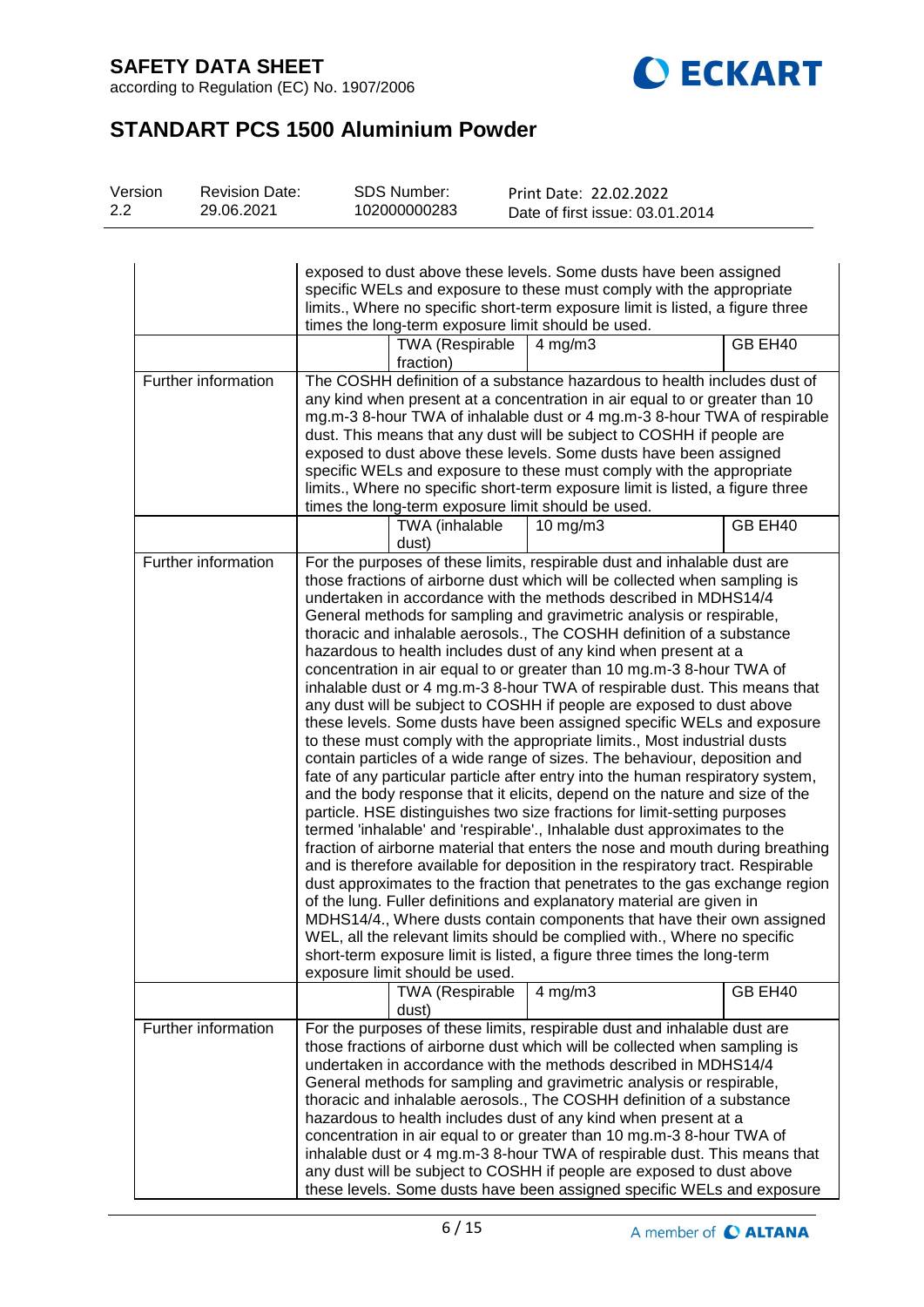

# **STANDART PCS 1500 Aluminium Powder**

| Version<br>2.2 | <b>Revision Date:</b><br>29.06.2021 | <b>SDS Number:</b><br>102000000283                                                                                                                                                                                                                                                                                                                                                                                                                                                                                                                                                                                                                                                                                                                                                                                                                                                                                                                                                                                                                                                                                                                                                                                                                                                                                                                                                                                                                                                                                                                                                                                                                                                                                                                                                                                                      | Print Date: 22.02.2022<br>Date of first issue: 03.01.2014 |         |
|----------------|-------------------------------------|-----------------------------------------------------------------------------------------------------------------------------------------------------------------------------------------------------------------------------------------------------------------------------------------------------------------------------------------------------------------------------------------------------------------------------------------------------------------------------------------------------------------------------------------------------------------------------------------------------------------------------------------------------------------------------------------------------------------------------------------------------------------------------------------------------------------------------------------------------------------------------------------------------------------------------------------------------------------------------------------------------------------------------------------------------------------------------------------------------------------------------------------------------------------------------------------------------------------------------------------------------------------------------------------------------------------------------------------------------------------------------------------------------------------------------------------------------------------------------------------------------------------------------------------------------------------------------------------------------------------------------------------------------------------------------------------------------------------------------------------------------------------------------------------------------------------------------------------|-----------------------------------------------------------|---------|
|                |                                     | to these must comply with the appropriate limits., Most industrial dusts<br>contain particles of a wide range of sizes. The behaviour, deposition and<br>fate of any particular particle after entry into the human respiratory system,<br>and the body response that it elicits, depend on the nature and size of the<br>particle. HSE distinguishes two size fractions for limit-setting purposes<br>termed 'inhalable' and 'respirable'., Inhalable dust approximates to the<br>fraction of airborne material that enters the nose and mouth during breathing<br>and is therefore available for deposition in the respiratory tract. Respirable<br>dust approximates to the fraction that penetrates to the gas exchange region<br>of the lung. Fuller definitions and explanatory material are given in<br>MDHS14/4., Where dusts contain components that have their own assigned<br>WEL, all the relevant limits should be complied with., Where no specific<br>short-term exposure limit is listed, a figure three times the long-term<br>exposure limit should be used.                                                                                                                                                                                                                                                                                                                                                                                                                                                                                                                                                                                                                                                                                                                                                          |                                                           |         |
|                | silicon dioxide                     | 7631-86-9<br>TWA (inhalable<br>dust)                                                                                                                                                                                                                                                                                                                                                                                                                                                                                                                                                                                                                                                                                                                                                                                                                                                                                                                                                                                                                                                                                                                                                                                                                                                                                                                                                                                                                                                                                                                                                                                                                                                                                                                                                                                                    | $6$ mg/m $3$<br>(Silica)                                  | GB EH40 |
|                | Further information                 | For the purposes of these limits, respirable dust and inhalable dust are<br>those fractions of airborne dust which will be collected when sampling is<br>undertaken in accordance with the methods described in MDHS14/4<br>General methods for sampling and gravimetric analysis or respirable,<br>thoracic and inhalable aerosols., The COSHH definition of a substance<br>hazardous to health includes dust of any kind when present at a<br>concentration in air equal to or greater than 10 mg.m-3 8-hour TWA of<br>inhalable dust or 4 mg.m-3 8-hour TWA of respirable dust. This means that<br>any dust will be subject to COSHH if people are exposed to dust above<br>these levels. Some dusts have been assigned specific WELs and exposure<br>to these must comply with the appropriate limits., Most industrial dusts<br>contain particles of a wide range of sizes. The behaviour, deposition and<br>fate of any particular particle after entry into the human respiratory system,<br>and the body response that it elicits, depend on the nature and size of the<br>particle. HSE distinguishes two size fractions for limit-setting purposes<br>termed 'inhalable' and 'respirable'., Inhalable dust approximates to the<br>fraction of airborne material that enters the nose and mouth during breathing<br>and is therefore available for deposition in the respiratory tract. Respirable<br>dust approximates to the fraction that penetrates to the gas exchange region<br>of the lung. Fuller definitions and explanatory material are given in<br>MDHS14/4., Where dusts contain components that have their own assigned<br>WEL, all the relevant limits should be complied with., Where no specific<br>short-term exposure limit is listed, a figure three times the long-term<br>exposure limit should be used. |                                                           |         |
|                |                                     | <b>TWA (Respirable</b><br>dust)                                                                                                                                                                                                                                                                                                                                                                                                                                                                                                                                                                                                                                                                                                                                                                                                                                                                                                                                                                                                                                                                                                                                                                                                                                                                                                                                                                                                                                                                                                                                                                                                                                                                                                                                                                                                         | $2.4 \text{ mg/m}$ 3<br>(Silica)                          | GB EH40 |
|                | Further information                 | For the purposes of these limits, respirable dust and inhalable dust are<br>those fractions of airborne dust which will be collected when sampling is<br>undertaken in accordance with the methods described in MDHS14/4<br>General methods for sampling and gravimetric analysis or respirable,<br>thoracic and inhalable aerosols., The COSHH definition of a substance<br>hazardous to health includes dust of any kind when present at a<br>concentration in air equal to or greater than 10 mg.m-3 8-hour TWA of<br>inhalable dust or 4 mg.m-3 8-hour TWA of respirable dust. This means that<br>any dust will be subject to COSHH if people are exposed to dust above<br>these levels. Some dusts have been assigned specific WELs and exposure                                                                                                                                                                                                                                                                                                                                                                                                                                                                                                                                                                                                                                                                                                                                                                                                                                                                                                                                                                                                                                                                                   |                                                           |         |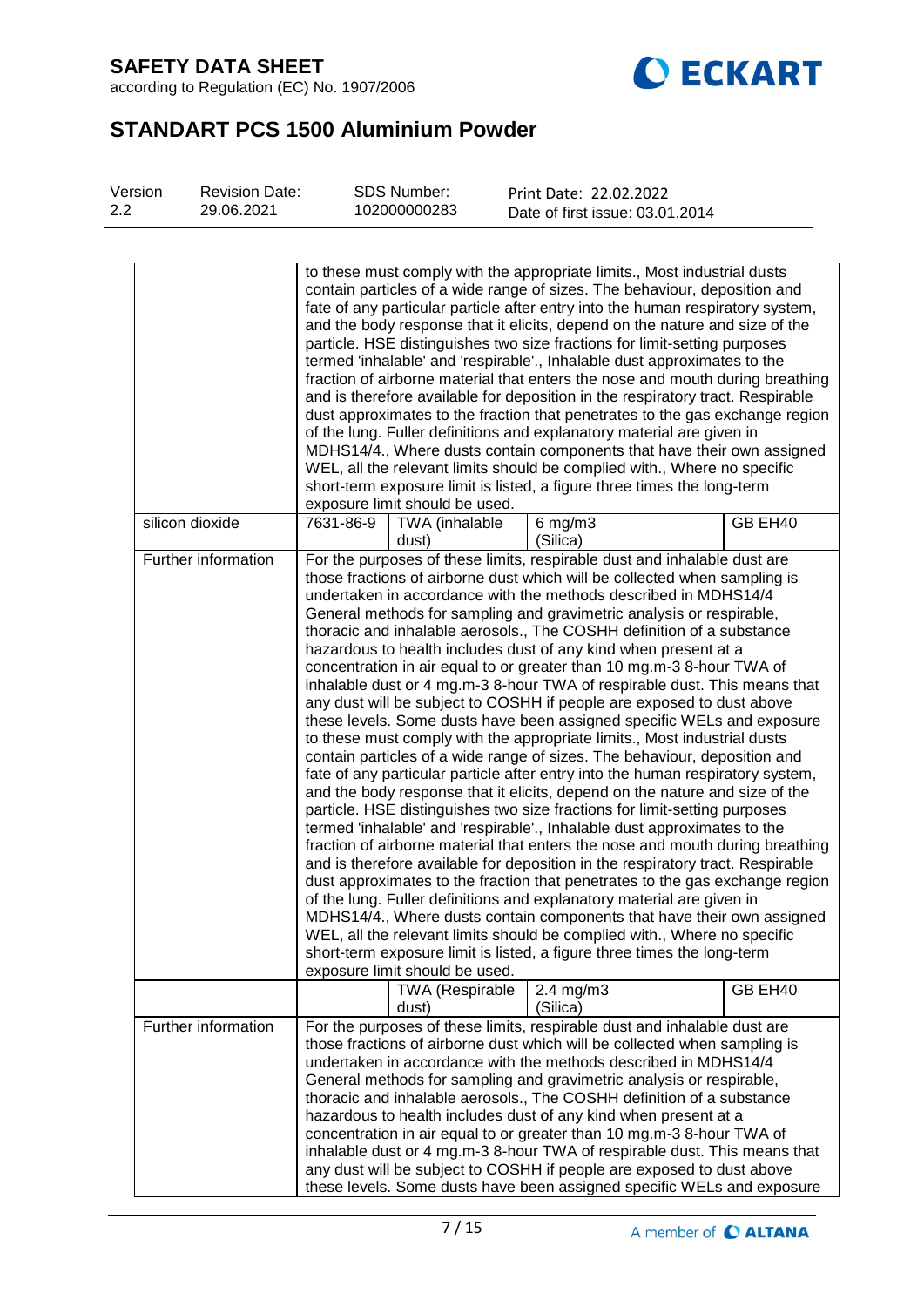

# **STANDART PCS 1500 Aluminium Powder**

| Version | <b>Revision Date:</b> | SDS Number:  | Print Date: 22.02.2022          |
|---------|-----------------------|--------------|---------------------------------|
| 2.2     | 29.06.2021            | 102000000283 | Date of first issue: 03.01.2014 |

to these must comply with the appropriate limits., Most industrial dusts contain particles of a wide range of sizes. The behaviour, deposition and fate of any particular particle after entry into the human respiratory system, and the body response that it elicits, depend on the nature and size of the particle. HSE distinguishes two size fractions for limit-setting purposes termed 'inhalable' and 'respirable'., Inhalable dust approximates to the fraction of airborne material that enters the nose and mouth during breathing and is therefore available for deposition in the respiratory tract. Respirable dust approximates to the fraction that penetrates to the gas exchange region of the lung. Fuller definitions and explanatory material are given in MDHS14/4., Where dusts contain components that have their own assigned WEL, all the relevant limits should be complied with., Where no specific short-term exposure limit is listed, a figure three times the long-term exposure limit should be used.

#### **Derived No Effect Level (DNEL) according to Regulation (EC) No. 1907/2006:**

| Substance name                   | End Use   | <b>Exposure routes</b> | Potential health<br>effects   | Value                   |
|----------------------------------|-----------|------------------------|-------------------------------|-------------------------|
| aluminium powder<br>(stabilised) | Workers   | Inhalation             | Long-term local<br>effects    | $3.72 \,\mathrm{mg/m3}$ |
|                                  | Consumers | Oral                   | Long-term systemic<br>effects | $3.95$ mg/kg            |
|                                  | Workers   | Inhalation             | Long-term systemic<br>effects | $3.72 \,\mathrm{mg/m3}$ |

## **Predicted No Effect Concentration (PNEC) according to Regulation (EC) No. 1907/2006:**

| Substance name                | <b>Environmental Compartment</b> | Value             |
|-------------------------------|----------------------------------|-------------------|
| aluminium powder (stabilised) | Fresh water                      | $0.0749$ mg/l     |
|                               | clarification plant              | $20 \text{ ma/l}$ |

#### **8.2 Exposure controls**

| Personal protective equipment               |  |                                                                                                                                                                                                                                                                                                               |  |  |  |  |
|---------------------------------------------|--|---------------------------------------------------------------------------------------------------------------------------------------------------------------------------------------------------------------------------------------------------------------------------------------------------------------|--|--|--|--|
| Eye protection                              |  | : Face-shield                                                                                                                                                                                                                                                                                                 |  |  |  |  |
|                                             |  | Tightly fitting safety goggles                                                                                                                                                                                                                                                                                |  |  |  |  |
| Hand protection<br>Material<br>Glove length |  | $:$ Leather<br>: Long sleeve gloves                                                                                                                                                                                                                                                                           |  |  |  |  |
| <b>Remarks</b>                              |  | $\therefore$ Leather gloves The choice of an appropriate glove does not<br>only depend on its material but also on other quality features<br>and is different from one producer to the other.<br>The suitability for a specific workplace should be discussed<br>with the producers of the protective gloves. |  |  |  |  |
| Skin and body protection                    |  | : Anti-static and fire resistant protective clothing. DIN EN<br>11612; EN 533; EN 1149-1. Anti-static safety shoes.                                                                                                                                                                                           |  |  |  |  |
|                                             |  | Dust impervious protective suit<br>Choose body protection according to the amount and                                                                                                                                                                                                                         |  |  |  |  |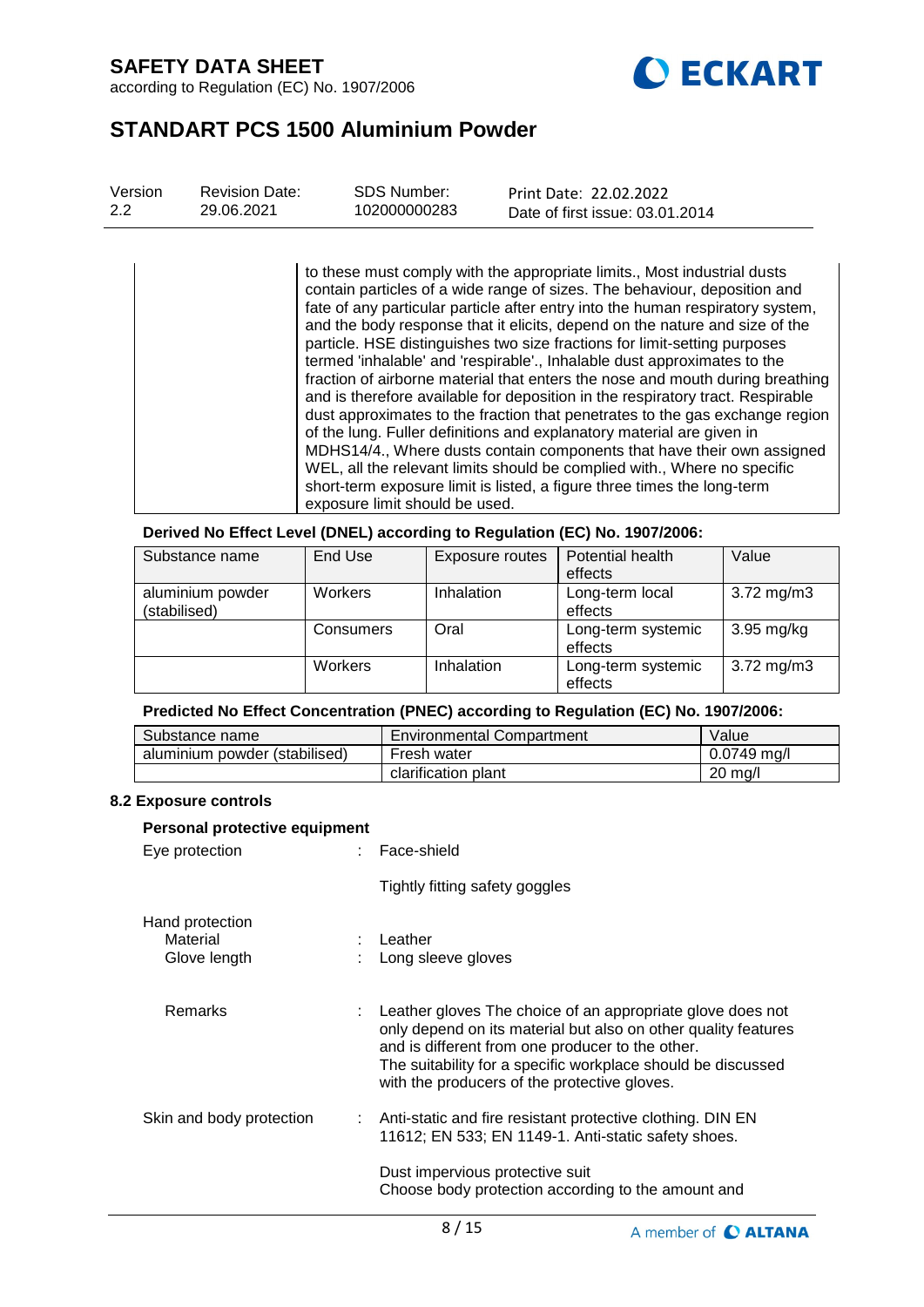

# **STANDART PCS 1500 Aluminium Powder**

| Version<br>2.2 | <b>Revision Date:</b><br>29.06.2021    | <b>SDS Number:</b><br>102000000283 | Print Date: 22.02.2022<br>Date of first issue: 03.01.2014                                                                                                       |
|----------------|----------------------------------------|------------------------------------|-----------------------------------------------------------------------------------------------------------------------------------------------------------------|
|                | Respiratory protection                 | requires.<br>P <sub>1</sub> filter | concentration of the dangerous substance at the work place.<br>Use suitable breathing protection if workplace concentration<br>Breathing apparatus with filter. |
|                | <b>Environmental exposure controls</b> |                                    |                                                                                                                                                                 |
| Water          |                                        | courses or the soil.               | The product should not be allowed to enter drains, water                                                                                                        |

## **SECTION 9: Physical and chemical properties**

### **9.1 Information on basic physical and chemical properties**

| Appearance                                          | : powder                                      |
|-----------------------------------------------------|-----------------------------------------------|
| Colour                                              | : silver                                      |
| Odour                                               | : odourless                                   |
| <b>Odour Threshold</b>                              | : No data available                           |
| pH                                                  | : substance/mixture is non-soluble (in water) |
| Melting point/freezing point                        | : 660 $^{\circ}$ C                            |
| Boiling point/boiling range                         | : 2,467 °C                                    |
| Flash point                                         | : No data available                           |
| Evaporation rate                                    | : No data available                           |
| Flammability (solid, gas)                           | : No data available                           |
| Self-ignition                                       | : No data available                           |
| Auto-ignition temperature                           | : 340 $^{\circ}$ C                            |
| Smoldering temperature                              | : 230 $^{\circ}$ C                            |
| Decomposition temperature                           | : No data available                           |
| <b>Explosive properties</b>                         | : No data available                           |
| Oxidizing properties                                | : No data available                           |
| Upper explosion limit / Upper<br>flammability limit | : No data available                           |
|                                                     |                                               |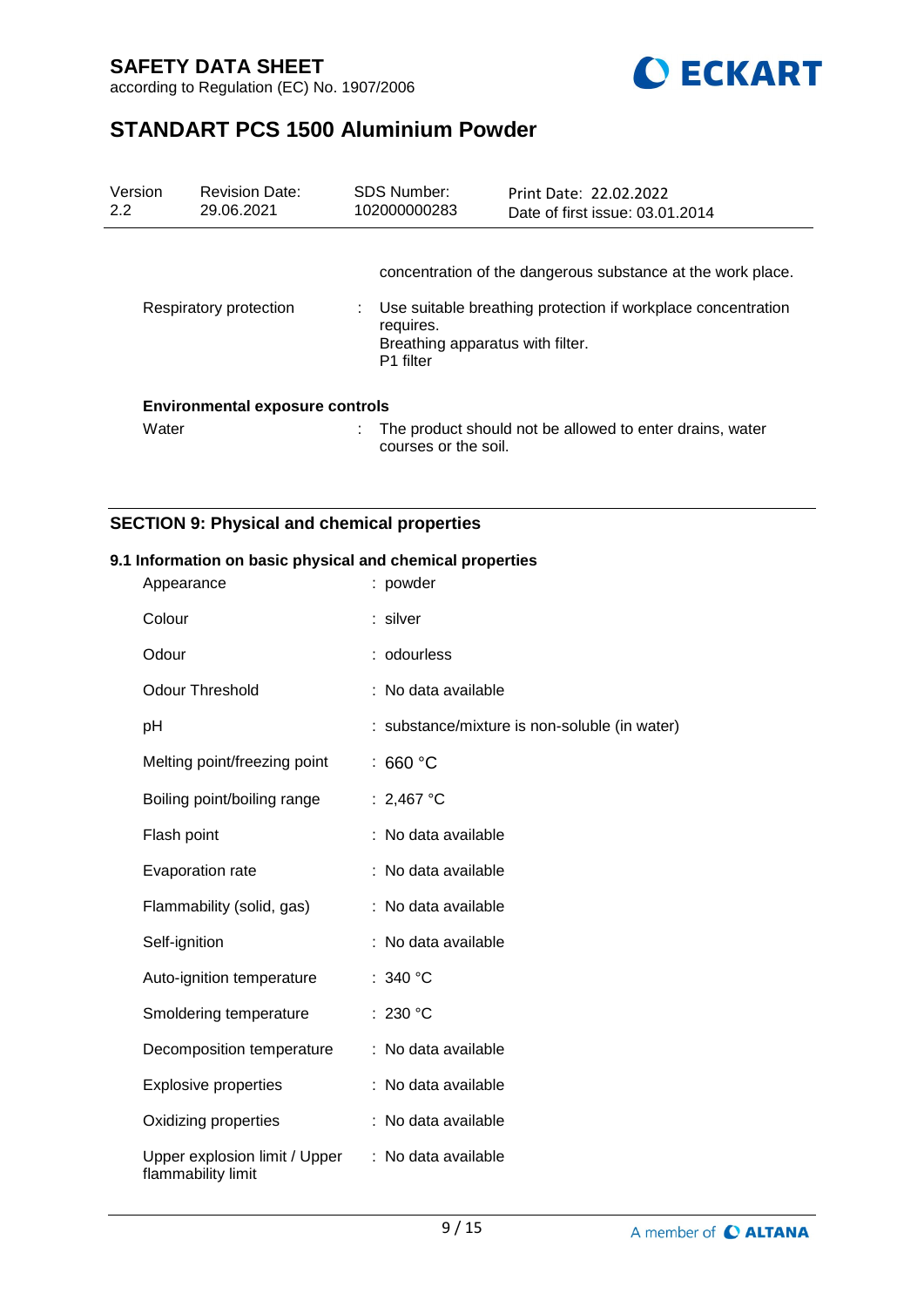

# **STANDART PCS 1500 Aluminium Powder**

| Version<br>2.2 |                     | <b>Revision Date:</b><br>29.06.2021                            | <b>SDS Number:</b><br>102000000283 | Print Date: 22.02.2022<br>Date of first issue: 03.01.2014 |
|----------------|---------------------|----------------------------------------------------------------|------------------------------------|-----------------------------------------------------------|
|                |                     | Lower explosion limit / Lower<br>flammability limit            | : $30 g/m3$                        |                                                           |
|                |                     | Vapour pressure                                                | : No data available                |                                                           |
|                |                     | Relative vapour density                                        | : No data available                |                                                           |
|                |                     | Relative density                                               | : No data available                |                                                           |
|                | Density             |                                                                | $: 2.5$ g/cm3                      |                                                           |
|                | <b>Bulk density</b> |                                                                | : No data available                |                                                           |
|                |                     | Water solubility                                               | : No data available                |                                                           |
|                |                     | Solubility in other solvents                                   | : No data available                |                                                           |
|                | octanol/water       | Partition coefficient: n-                                      | : No data available                |                                                           |
|                |                     | Decomposition temperature                                      | : No data available                |                                                           |
|                |                     | Viscosity, dynamic                                             | : No data available                |                                                           |
|                |                     | Viscosity, kinematic                                           | : No data available                |                                                           |
|                | Flow time           |                                                                | : No data available                |                                                           |
|                |                     | 9.2 Other information                                          |                                    |                                                           |
|                |                     | No data available                                              |                                    |                                                           |
|                |                     | $\overline{10}$ $\overline{0}$ $\overline{11}$ $\overline{11}$ |                                    |                                                           |

## **SECTION 10: Stability and reactivity**

#### **10.1 Reactivity**

No decomposition if stored and applied as directed.

### **10.2 Chemical stability**

No decomposition if stored and applied as directed.

#### **10.3 Possibility of hazardous reactions**

| Hazardous reactions | : Contact with acids and alkalis may release hydrogen. |
|---------------------|--------------------------------------------------------|
|                     | No decomposition if stored and applied as directed.    |
|                     | Dust may form explosive mixture in air.                |
|                     |                                                        |

### **10.4 Conditions to avoid**

Conditions to avoid : Heat, flames and sparks.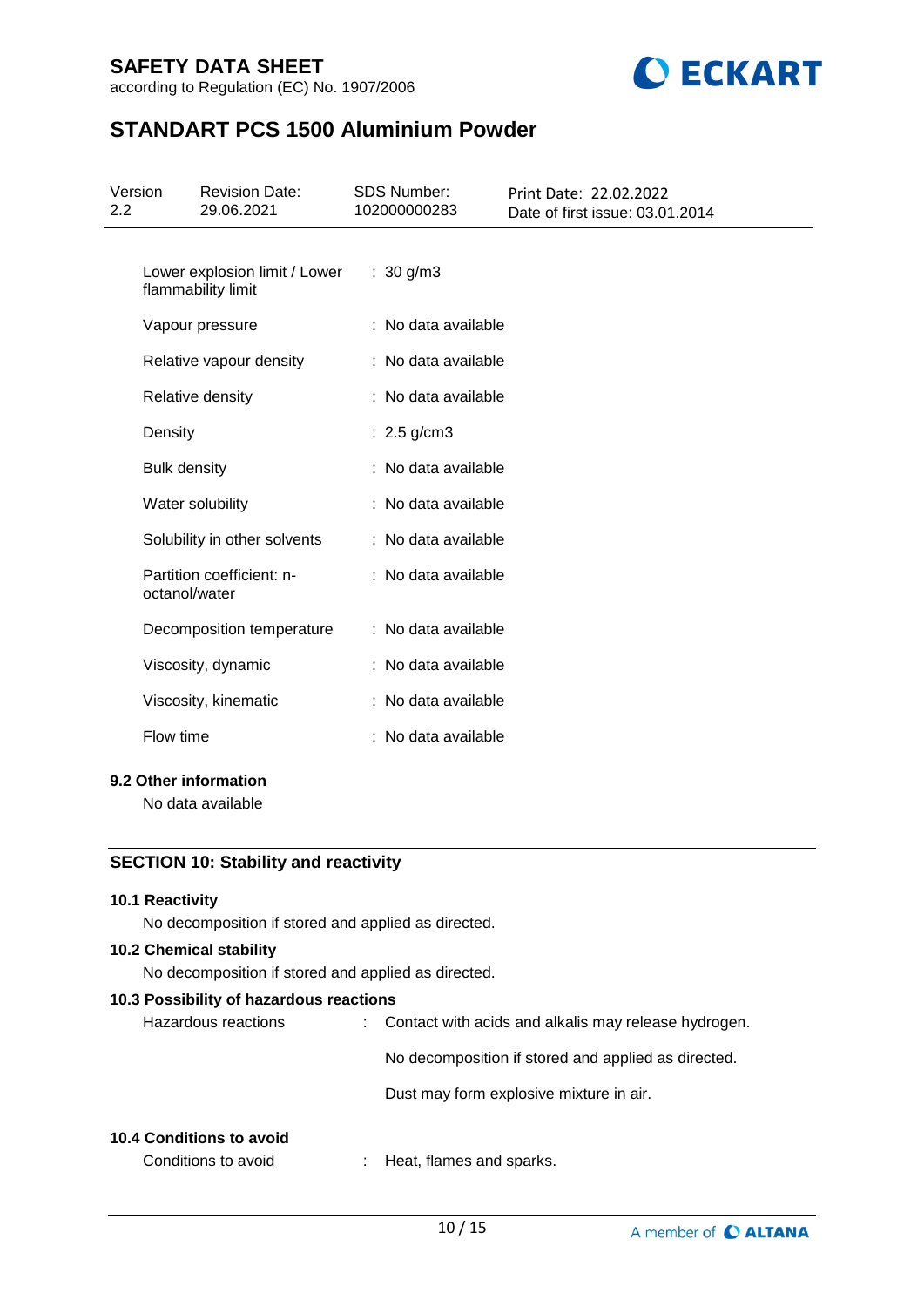



# **STANDART PCS 1500 Aluminium Powder**

| Version<br>2.2 | <b>Revision Date:</b><br>29.06.2021                                                 | <b>SDS Number:</b><br>102000000283                                           | Print Date: 22.02.2022<br>Date of first issue: 03.01.2014 |  |  |  |
|----------------|-------------------------------------------------------------------------------------|------------------------------------------------------------------------------|-----------------------------------------------------------|--|--|--|
|                | 10.5 Incompatible materials<br>Materials to avoid                                   | : Acids<br><b>Bases</b><br>Oxidizing agents<br>Water                         |                                                           |  |  |  |
|                | 10.6 Hazardous decomposition products                                               |                                                                              |                                                           |  |  |  |
| air            | Contact with water or humid                                                         | : This information is not available.                                         |                                                           |  |  |  |
|                | Thermal decomposition                                                               | : This information is not available.                                         |                                                           |  |  |  |
|                | <b>SECTION 11: Toxicological information</b>                                        |                                                                              |                                                           |  |  |  |
|                | 11.1 Information on toxicological effects                                           |                                                                              |                                                           |  |  |  |
|                | <b>Acute toxicity</b>                                                               |                                                                              |                                                           |  |  |  |
|                | Not classified based on available information.                                      |                                                                              |                                                           |  |  |  |
|                | Components:<br>aluminium powder (stabilised):                                       |                                                                              |                                                           |  |  |  |
|                | Acute inhalation toxicity                                                           | $LC50$ (Rat): $> 5$ mg/l<br>Exposure time: 4 h<br>Test atmosphere: dust/mist |                                                           |  |  |  |
|                | <b>Skin corrosion/irritation</b><br>Not classified based on available information.  |                                                                              |                                                           |  |  |  |
|                | Serious eye damage/eye irritation<br>Not classified based on available information. |                                                                              |                                                           |  |  |  |
|                | Respiratory or skin sensitisation                                                   |                                                                              |                                                           |  |  |  |
|                | <b>Skin sensitisation</b><br>Not classified based on available information.         |                                                                              |                                                           |  |  |  |
|                | <b>Respiratory sensitisation</b><br>Not classified based on available information.  |                                                                              |                                                           |  |  |  |
|                | <b>Germ cell mutagenicity</b><br>Not classified based on available information.     |                                                                              |                                                           |  |  |  |
|                | Carcinogenicity<br>Not classified based on available information.                   |                                                                              |                                                           |  |  |  |
|                | <b>Reproductive toxicity</b><br>Not classified based on available information.      |                                                                              |                                                           |  |  |  |
|                |                                                                                     |                                                                              |                                                           |  |  |  |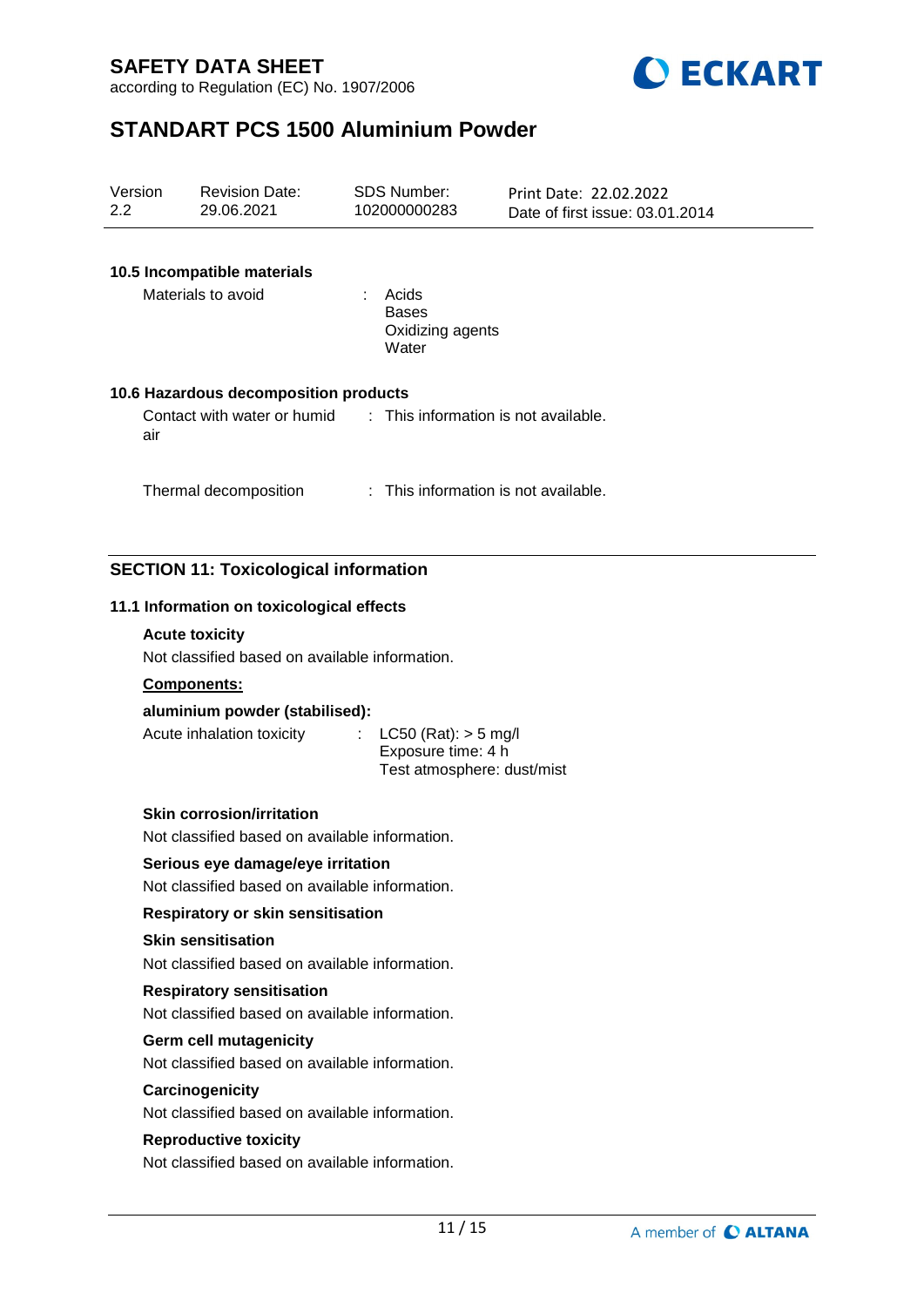according to Regulation (EC) No. 1907/2006



# **STANDART PCS 1500 Aluminium Powder**

| Version | <b>Revision Date:</b> | SDS Number:  | Print Date: 22.02.2022          |
|---------|-----------------------|--------------|---------------------------------|
| 2.2     | 29.06.2021            | 102000000283 | Date of first issue: 03.01.2014 |

#### **STOT - single exposure**

Not classified based on available information.

### **STOT - repeated exposure**

Not classified based on available information.

#### **Aspiration toxicity**

Not classified based on available information.

#### **Further information**

#### **Product:**

Remarks: No data available

### **SECTION 12: Ecological information**

#### **12.1 Toxicity**

No data available

#### **12.2 Persistence and degradability**

No data available

#### **12.3 Bioaccumulative potential**

No data available

#### **12.4 Mobility in soil**

No data available

#### **12.5 Results of PBT and vPvB assessment**

#### **Product:**

Assessment : This substance/mixture contains no components considered to be either persistent, bioaccumulative and toxic (PBT), or very persistent and very bioaccumulative (vPvB) at levels of 0.1% or higher..

#### **12.6 Other adverse effects**

#### **Product:**

| Additional ecological | No data available |
|-----------------------|-------------------|
| information           |                   |

#### **SECTION 13: Disposal considerations**

| European Waste Catalogue     | : 12 01 04 - non-ferrous metal dust and particles                                                      |
|------------------------------|--------------------------------------------------------------------------------------------------------|
| European Waste Catalogue     | : 10 03 21 - other particulates and dust (including ball-mill dust)<br>containing hazardous substances |
| 13.1 Waste treatment methods |                                                                                                        |

Product : Do not dispose of waste into sewer.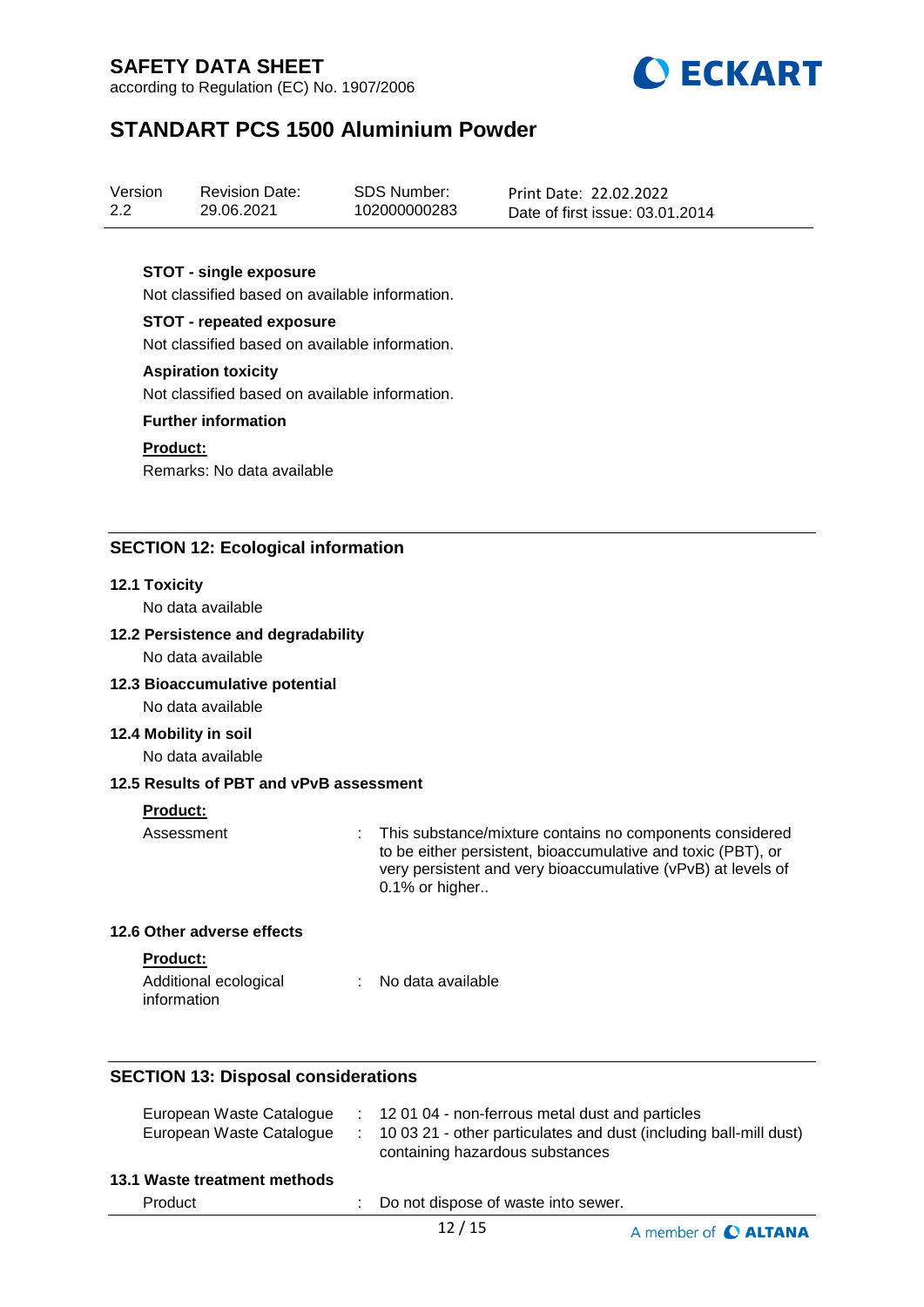

# **STANDART PCS 1500 Aluminium Powder**

| Version | <b>Revision Date:</b>  | <b>SDS Number:</b>                                                                        | Print Date: 22.02.2022                                                                                                                                                                            |
|---------|------------------------|-------------------------------------------------------------------------------------------|---------------------------------------------------------------------------------------------------------------------------------------------------------------------------------------------------|
| 2.2     | 29.06.2021             | 102000000283                                                                              | Date of first issue: 03.01.2014                                                                                                                                                                   |
|         | Contaminated packaging | chemical or used container.<br>Empty remaining contents.<br>Dispose of as unused product. | Do not contaminate ponds, waterways or ditches with<br>Send to a licensed waste management company.<br>Do not re-use empty containers.<br>Do not burn, or use a cutting torch on, the empty drum. |

# **SECTION 14: Transport information**

| 14.1 UN number                                                                                                                   |                       |                                                                                        |
|----------------------------------------------------------------------------------------------------------------------------------|-----------------------|----------------------------------------------------------------------------------------|
| <b>ADR</b>                                                                                                                       | ÷.                    | <b>UN 1309</b>                                                                         |
| <b>IMDG</b>                                                                                                                      | ÷                     | <b>UN 1309</b>                                                                         |
| <b>IATA</b>                                                                                                                      | ÷                     | <b>UN 1309</b>                                                                         |
| 14.2 UN proper shipping name                                                                                                     |                       |                                                                                        |
| <b>ADR</b>                                                                                                                       | ÷                     | ALUMINIUM POWDER, COATED                                                               |
| <b>IMDG</b>                                                                                                                      |                       | ALUMINIUM POWDER, COATED                                                               |
| <b>IATA</b>                                                                                                                      | ÷                     | Aluminium powder, coated                                                               |
| 14.3 Transport hazard class(es)                                                                                                  |                       |                                                                                        |
| <b>ADR</b>                                                                                                                       |                       | 4.1                                                                                    |
| <b>IMDG</b>                                                                                                                      |                       | 4.1                                                                                    |
| <b>IATA</b>                                                                                                                      | $\epsilon_{\rm{eff}}$ | 4.1                                                                                    |
| 14.4 Packing group                                                                                                               |                       |                                                                                        |
| <b>ADR</b><br>Packing group<br><b>Classification Code</b><br>Hazard Identification Number :<br>Labels<br>Tunnel restriction code |                       | $\mathbf{II}$<br>F <sub>3</sub><br>40<br>4.1<br>(E)                                    |
| <b>IMDG</b><br>Packing group<br>Labels<br>EmS Code<br>Remarks                                                                    | ÷.<br>÷               | $\mathbf{II}$<br>4.1<br>$F-G, S-G$<br>IMDG Code segregation group 15 - Powdered metals |
| <b>IATA (Cargo)</b><br>Packing instruction (cargo<br>aircraft)<br>Packing instruction (LQ)<br>Packing group<br>Labels            | ÷.<br>÷               | 448<br>Y441<br>$\mathbf{H}$<br>Flammable Solid                                         |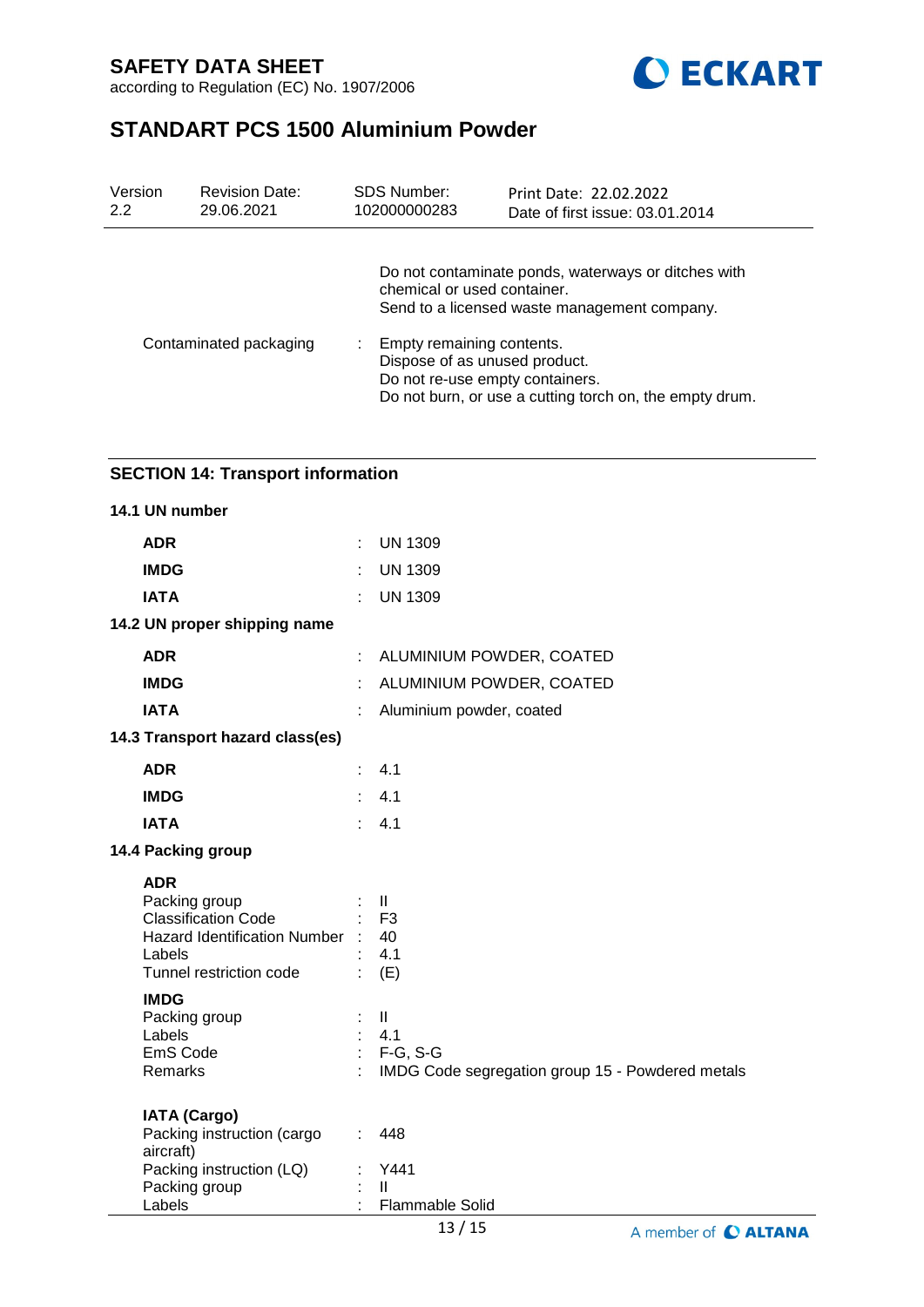

# **STANDART PCS 1500 Aluminium Powder**

| Version<br>$2.2^{\circ}$                                                                                           |                                   | Revision Date:<br>29.06.2021                                                                       |  | <b>SDS Number:</b><br>102000000283       | Print Date: 22.02.2022<br>Date of first issue: 03.01.2014 |  |  |  |
|--------------------------------------------------------------------------------------------------------------------|-----------------------------------|----------------------------------------------------------------------------------------------------|--|------------------------------------------|-----------------------------------------------------------|--|--|--|
|                                                                                                                    | Packing group<br>Labels           | <b>IATA (Passenger)</b><br>Packing instruction<br>(passenger aircraft)<br>Packing instruction (LQ) |  | 445<br>: Y441<br>: II<br>Flammable Solid |                                                           |  |  |  |
|                                                                                                                    | <b>14.5 Environmental hazards</b> |                                                                                                    |  |                                          |                                                           |  |  |  |
|                                                                                                                    | <b>ADR</b>                        | Environmentally hazardous                                                                          |  | no                                       |                                                           |  |  |  |
|                                                                                                                    | <b>IMDG</b>                       | Marine pollutant                                                                                   |  | no                                       |                                                           |  |  |  |
| 14.6 Special precautions for user                                                                                  |                                   |                                                                                                    |  |                                          |                                                           |  |  |  |
| Not applicable                                                                                                     |                                   |                                                                                                    |  |                                          |                                                           |  |  |  |
| 14.7 Transport in bulk according to Annex II of Marpol and the IBC Code<br>Not applicable for product as supplied. |                                   |                                                                                                    |  |                                          |                                                           |  |  |  |

## **SECTION 15: Regulatory information**

#### **15.1 Safety, health and environmental regulations/legislation specific for the substance or mixture**

| REACH - Candidate List of Substances of Very High<br>Concern for Authorisation (Article 59). | t. | Not applicable |
|----------------------------------------------------------------------------------------------|----|----------------|
| Regulation (EC) No 1005/2009 on substances that<br>deplete the ozone layer                   |    | Not applicable |
| Regulation (EC) No 850/2004 on persistent organic<br>pollutants                              |    | Not applicable |

#### **15.2 Chemical safety assessment**

Chemical Safety Assessments have been carried out for these substances.

## **SECTION 16: Other information**

#### **Full text of H-Statements**

| H <sub>228</sub>                        | : Flammable solid.                                       |
|-----------------------------------------|----------------------------------------------------------|
| <b>Full text of other abbreviations</b> |                                                          |
| Flam. Sol.                              | : Flammable solids                                       |
| GB EH40                                 | : UK. EH40 WEL - Workplace Exposure Limits               |
| GB EH40 / TWA                           | : Long-term exposure limit (8-hour TWA reference period) |
|                                         |                                                          |

ADN - European Agreement concerning the International Carriage of Dangerous Goods by Inland Waterways; ADR - European Agreement concerning the International Carriage of Dangerous